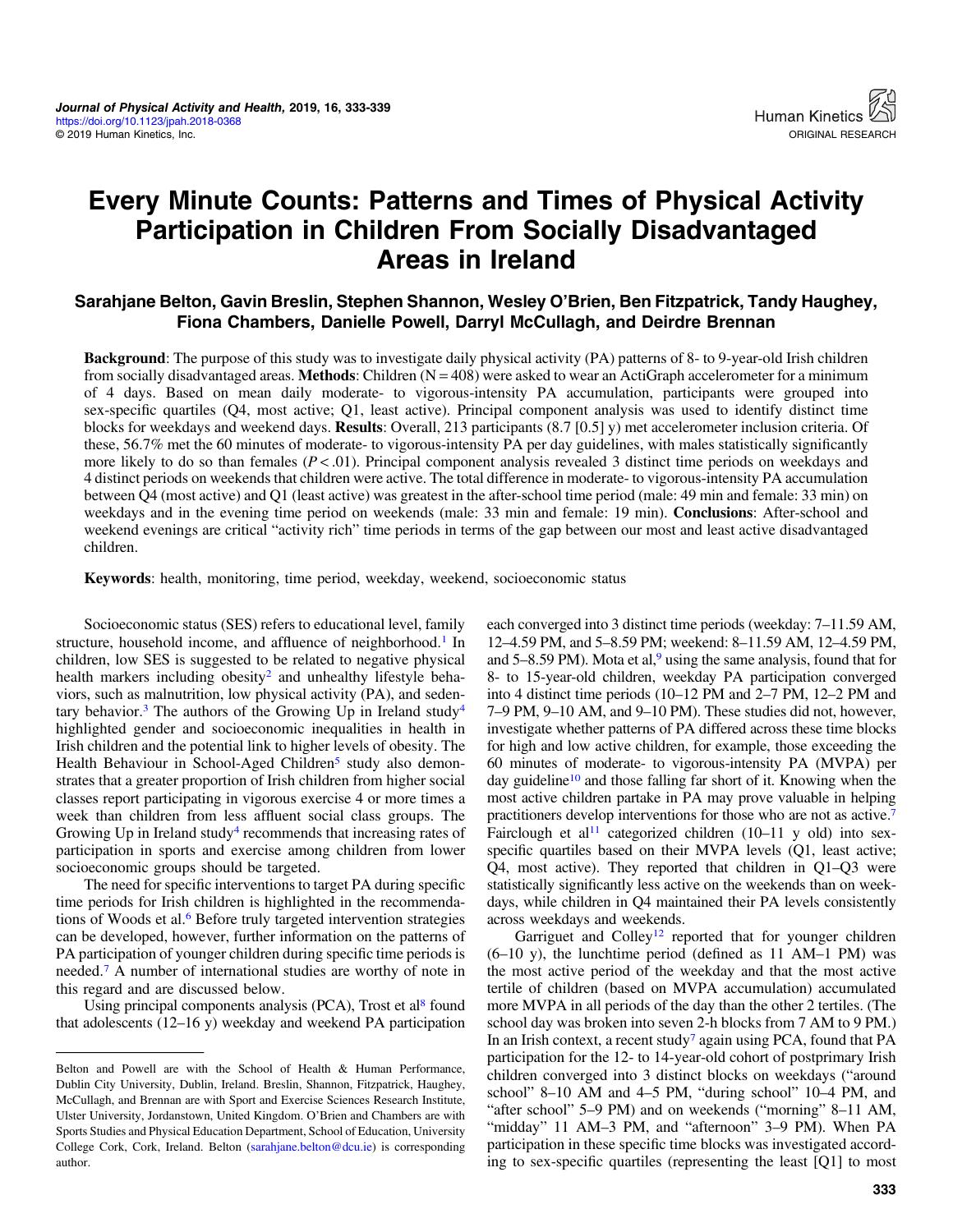[Q4] active children in terms of MVPA participation), it was found that Q4 males were statistically significantly more active than Q1 and Q2 males in all time periods except for weekend mornings (the least active period overall for males)[.7](#page-5-0) A lower variation in MVPA is observed for females than males across quartiles; however, Q4 females were statistically significantly more active than Q1 females in all time periods except the weekend morning.[7](#page-5-0)

Taken collectively, the type of information presented in the previously mentioned studies can help point researchers to particular time periods that do not seem compatible with PA for any activity group, highlighting barriers to PA that may exist, and that should potentially be addressed. Such information is invaluable in terms of informing intervention development and structure. However, in review of the previously mentioned studies applying PCA to youth PA, the SES of the participants was not considered. Research including samples from the United Kingdom<sup>[13](#page-6-0)</sup> and Ireland<sup>[14](#page-6-0)</sup> suggests that many factors influence lower levels of PA in youth from areas of low SES, including neighborhoods for lower SES groups often being constructed with poorer and fewer recreational facilities<sup>14</sup> or because of expensive costs for using recreational, sporting, or PA facilities.<sup>[13](#page-6-0)</sup> In addition, both parents<sup>[14](#page-6-0)</sup> and children<sup>[13](#page-6-0)</sup> of low SES perceive their neighborhood as less safe, as is often the reality for low SES neighborhoods, which may discourage children from taking part in activities outdoors or in the evenings. Understanding how some youth manage to achieve the 60 minutes of MVPA/day guidelines in such an environment may be crucial for developing strategies and interventions to help other youth in the same environment to meet this target. Ball et al<sup>3</sup> (p1) highlight that "Given the disproportionate burden of ill health carried by people experiencing socioeconomic disadvantage, all our nutrition and physical activity interventions, programs and policies should be designed to reach and positively impact these individuals at greatest need."

The aims of the current study were to investigate (1) patterns of weekday and weekend PA participation in younger children (aged 8–9 y) from areas of social disadvantage and (2) trends across varying time periods based on sex and overall PA level of participants. The study will contribute to a knowledge gap in the patterns of PA in young people, $7-9,11,12$  $7-9,11,12$  $7-9,11,12$  $7-9,11,12$  and in so doing, inform the design of effective interventions for at-risk or vulnerable childhood populations.

# Methods

#### Participants and Recruitment

This cross-sectional research was carried out as part of a larger longitudinal clustered randomized control trial called "Sport for Life: All Island," a healthy lifestyle intervention for children aged 8–9 years across the island of Ireland, including both Northern Ireland (NI) and the Republic of Ireland (ROI). Baseline data presented in this article were collected between September/October 2014 and January/February 2015, corresponding with the delivery of Sport for Life: All Island across the island. Ethical approval was granted by the University of Ulster Research Ethics Committee (REC/14/0070).

Primary schools from areas of social and economic deprivation across Ireland were identified using statistical databases and were invited to take part in the study via a letter to the principal. Hindering consistent SES comparability, the 2 jurisdictions, NI and the ROI, do not use one consistent index of deprivation. As such, the measure employed to define deprivation derived from the

respective governments within each individual jurisdictions. In NI, all schools included in the Multiple Deprivation Measure 2010 (NIMDM and as such identified by the NI government as being in areas of lower SES) were invited to participate. This database consists of 7 domains of deprivation including income, employment, health, education, proximity to services, living environment, and crime. The schools invited for participation in the ROI were from the Delivering Equality of Opportunity in Schools (DEIS) index. The ROI government identifies schools listed on the DEIS index as disadvantaged because of their socioeconomic conditions and corresponding catchment area. Socioeconomic variables in the DEIS database include local authority accommodation, lone parenthood, travelers, large families (5 or more children), and pupils eligible for free books. From the 98 schools that responded, 27 schools met the inclusion criteria for research which involved (1) schools must have a sports hall and (2) they must be coeducational (include both genders) or have a comparative number of participants in a similar single-gender school. These schools were approached for recruitment through a follow-up phone call with the school principal to confirm their participation. Principals from all 27 primary schools consented to participate (ie, 100% response rate), with informed parental consent and participant assent subsequently granted for 408 participants. All participants were free to withdraw from the research at any stage.

#### Procedures

Body weight (in kilograms) and standing height (to the nearest centimeters) were directly measured using a Seca Portable Height scale and a Seca calibrated heavy-duty scale (Seca Ltd, Hamburg, Germany). Participants were asked to wear an ActiGraph GT1M, GT3X, or GT3X+ accelerometer (ActiGraph LLC, Pensacola, FL) for a period of 8 days on the midaxillary line above their right hip. Data from the y-axis on each monitor were used as it has been shown to be comparable across monitors.<sup>15</sup> Accelerometers were set to record using 5-second epochs. Using ActiLife software, the first day of accelerometer data was omitted from analysis to allow for subject reactivity.<sup>[16](#page-6-0)</sup> Monitor nonwear was defined as  $\geq 20$ consecutive minutes of zero counts[.11](#page-6-0),[16](#page-6-0) A day was deemed valid if there was a minimum of 10 hours recorded wear-time.[17](#page-6-0) The minimum number of valid days required for inclusion in analysis was 3 weekdays and 1 weekend day.<sup>18</sup> Minutes in MVPA were estimated from the data using the Evenson et  $al<sup>19</sup>$  $al<sup>19</sup>$  $al<sup>19</sup>$  cut points; MVPA: ≥2296 counts/min.

#### Data Processing and Analysis

Mean daily, weekday, and weekend day MVPA were calculated. Sex-specific MVPA quartile cutoff values<sup>[11](#page-6-0)</sup> were calculated to categorize males and females separately into 4 groups based on daily MVPA representing the least active quartile (Q1) through to the most active (Q4). All data were analyzed using Statistical Package for the Social Sciences (version 20; IBM, Armonk, NY) with alpha set at  $P < .05$ . To control for potential confounding effects, independent sample t tests were used to identify statistically significant differences in terms of body mass index (BMI) and age between participants who met the accelerometer inclusion criteria and those who did not. Furthermore, in order to control for the potential impact differing methods of determining deprivation between NI and the ROI had on our main variable of interest, an independent samples  $t$  test was used to identify if statistically significant differences in daily MVPA between participants from

Downloaded by ULSTER UNIVERSITY on 05/28/19 Downloaded by ULSTER UNIVERSITY on 05/28/19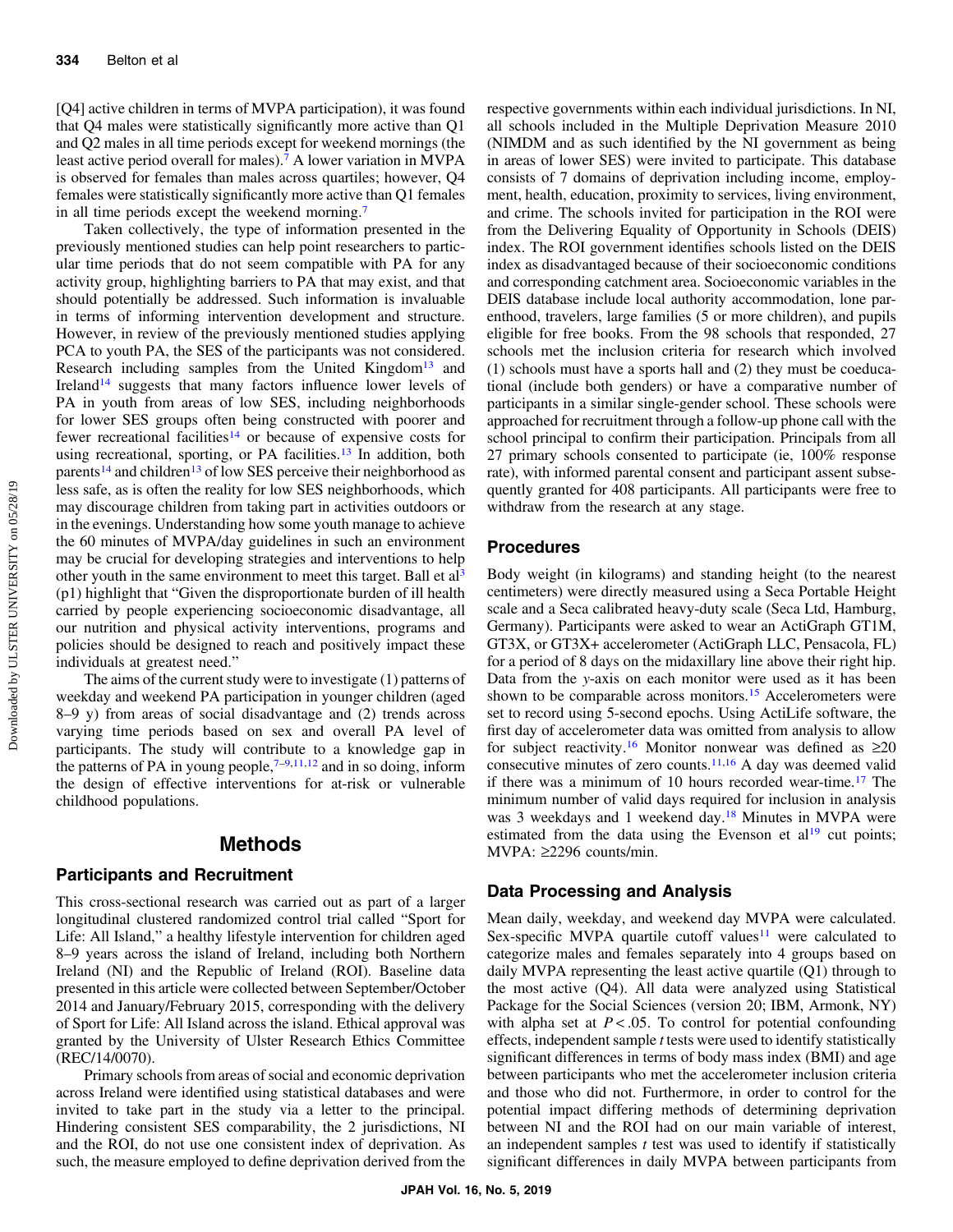the NI and the ROI existed. A 1-way analysis of variance was used to determine if there was any difference in BMI by MVPA sexspecific quartile category. Descriptive analyses were calculated for all variables, and further analyses were then carried out between and within sexes, using paired sample t tests, a multivariate analysis of variance (with Bonferroni adjustment for multiple comparisons), and a chi-square test.

To determine whether specific time blocks during the day contributed more or less to the variation in MVPA, the average minutes of MVPA from each 60-minute block between 8 AM and 9 PM were subjected to a PCA with varimax rotation (employed for ease of interpretation and reporting<sup>[20](#page-6-0)</sup> and for consistency with previous research<sup>8</sup>), analyzed separately for weekday and weekend day. To test if the data set was adequate for factor analysis, a measure of sampling adequacy of Kaiser–Meyer–Olkin was applied. A minimum eigenvalue of 1.0 was used to accept a factor as statistically meaningful.<sup>21</sup> A coefficient of  $0.3$  or above was considered an important factor loading.<sup>[20](#page-6-0)</sup> The results of PCA were then used to guide categorization of weekday and weekend day MVPA data into distinct time blocks. Data within each time block were averaged to represent minute/hour of MVPA. A mixed between–within subjects analysis of variance  $(4 \text{ groups} \times 7 \text{ time})$ periods) was conducted to assess the impact of quartile grouping on participants' minutes of MVPA across the distinct time blocks; post hoc analysis was carried out with Bonferroni adjustment for multiple comparisons.

#### Results

Of the original sample of 408 participants, 213 (52%) met the stringent accelerometer inclusion criteria (thus termed the "valid sample"). Results did not identify any statistically significant differences in terms of BMI or age between the original and valid samples, and as such remaining analyses were carried out on the valid sample only. Participants ( $n = 213$ ; male = 54.5%) were 8.7  $(0.5)$  years and 19.1  $(4.5)$  kg/m<sup>2</sup>. Furthermore, no statistically significant differences were observed in daily MVPA between participants from NI and the ROI. There was no statistically significant difference in BMI for the 4 MVPA sex-specific quartiles:  $F(3, 201) = 1.4, P = .25.$ 

Overall, 56.7% met the 60 minutes of MVPA/day guideline (calculated as an average over all valid days); this broke down as 65.5% of males and 46.4% of females, with a statistically significantly greater proportion of males meeting the guideline than females,  $\chi^2$  (1, n = 213) = 7.88, P < .001,  $\varphi$  = -0.19. A statistically significant difference was observed between males and females, with males accumulating statistically significantly more MVPA than females daily ( $P = .002$ ) and on both weekdays ( $P = .01$ ) and weekend days  $(P = .02)$ . No statistically significant difference between weekday and weekend MVPA accumulation was observed either for males (70.13 vs 75.31 min, respectively;  $P = .08$ ) or females (61.9 vs 63.62 min, respectively;  $P = .54$ ).

Results of the PCA confirmed the factorability of both the weekday and weekend data, with the Bartlett test of sphericity statistically significant in both cases  $(P < .001)$ , and the Kaiser– Meyer–Olkin values greater than 0.6 (0.708 weekday and 0.725 weekend). PCA revealed a 3-component solution explaining 51.2% of variance for weekday data and a 4 component solution explaining 60.4% of variance for weekend day data. Tables 1 and [2](#page-3-0) display the rotated components matrices presenting the loadings for these components for weekday and weekend, respectively. The bold values indicate the time blocks that load strongly on each component. This rotated solution revealed the presence of a simple structure.[22](#page-6-0) Weekday MVPA time blocks were calculated as follows: "morning" 8 to 9 AM and 10 AM to 1 PM, "school transitions" 9 to 10 AM and 1 to 2 PM, and "after school" 2 to 9 PM. Weekend time blocks were calculated as: "early morning" 8 to 11 AM, "midday" 11 AM to 1 PM, "afternoon" 1 to 5 PM, and "evening" 5 to 9 PM.

The mean minutes of MVPA/hour within each time block, for each quartile grouping, are presented in Table [3](#page-4-0) for males and females, respectively. The row labeled "Q4 − Q1" displays the difference in terms of minutes per hour between the most and least active quartiles, while the "total differences" row displays the total difference between the groups when the duration of the time block is taken into account. A statistically significant main effect for time was found for both males ( $P < .001$ ,  $\eta_p^2 = .713$ ) and females  $(P < .001, \eta_{\rm p}^2 = .748)$ . Similarly, a statistically significant interaction effect between quartile grouping and time was also found for both males (P < .001,  $\eta_p^2 = .273$ ) and females (P = .04,  $\eta_p^2 = .202$ ). On weekdays, both males and females were statistically

Table 1 Rotated Component Matrix According to Weekday Hourly Time Blocks

|                   | <b>Component</b> |          |          |          |  |  |
|-------------------|------------------|----------|----------|----------|--|--|
| <b>Time block</b> | Mean (SD)        |          | 2        | 3        |  |  |
| 8–9 AM            | 4.83(3.43)       | 0.272    | 0.555    | $-0.341$ |  |  |
| $10-11$ AM        | 3.06(2.02)       | $-0.088$ | 0.484    | 0.083    |  |  |
| 11 AM-12 PM       | 2.79(2.15)       | 0.019    | 0.615    | 0.494    |  |  |
| $12-1$ PM         | 7.46 (3.84)      | 0.043    | 0.597    | $-0.023$ |  |  |
| $9 - 10$ AM       | 2.07(2.06)       | 0.004    | 0.107    | $-0.616$ |  |  |
| $1-2$ PM          | 3.98(2.7)        | 0.034    | 0.135    | 0.717    |  |  |
| $2-3$ PM          | 4.64(2.85)       | 0.466    | 0.405    | $-0.086$ |  |  |
| $3-4$ PM          | 5.70 (3.70)      | 0.552    | 0.352    | $-0.035$ |  |  |
| $4-5$ PM          | 6.05(4.01)       | 0.699    | 0.311    | 0.011    |  |  |
| 5–6 PM            | 6.58(4.26)       | 0.767    | 0.107    | 0.042    |  |  |
| $6-7$ PM          | 7.26(4.67)       | 0.831    | $-0.025$ | $-0.042$ |  |  |
| $7-8$ PM          | 6.61(4.46)       | 0.829    | $-0.219$ | $-0.1$   |  |  |
| 8-9 PM            | 3.45(2.89)       | 0.644    | $-0.314$ | 0.217    |  |  |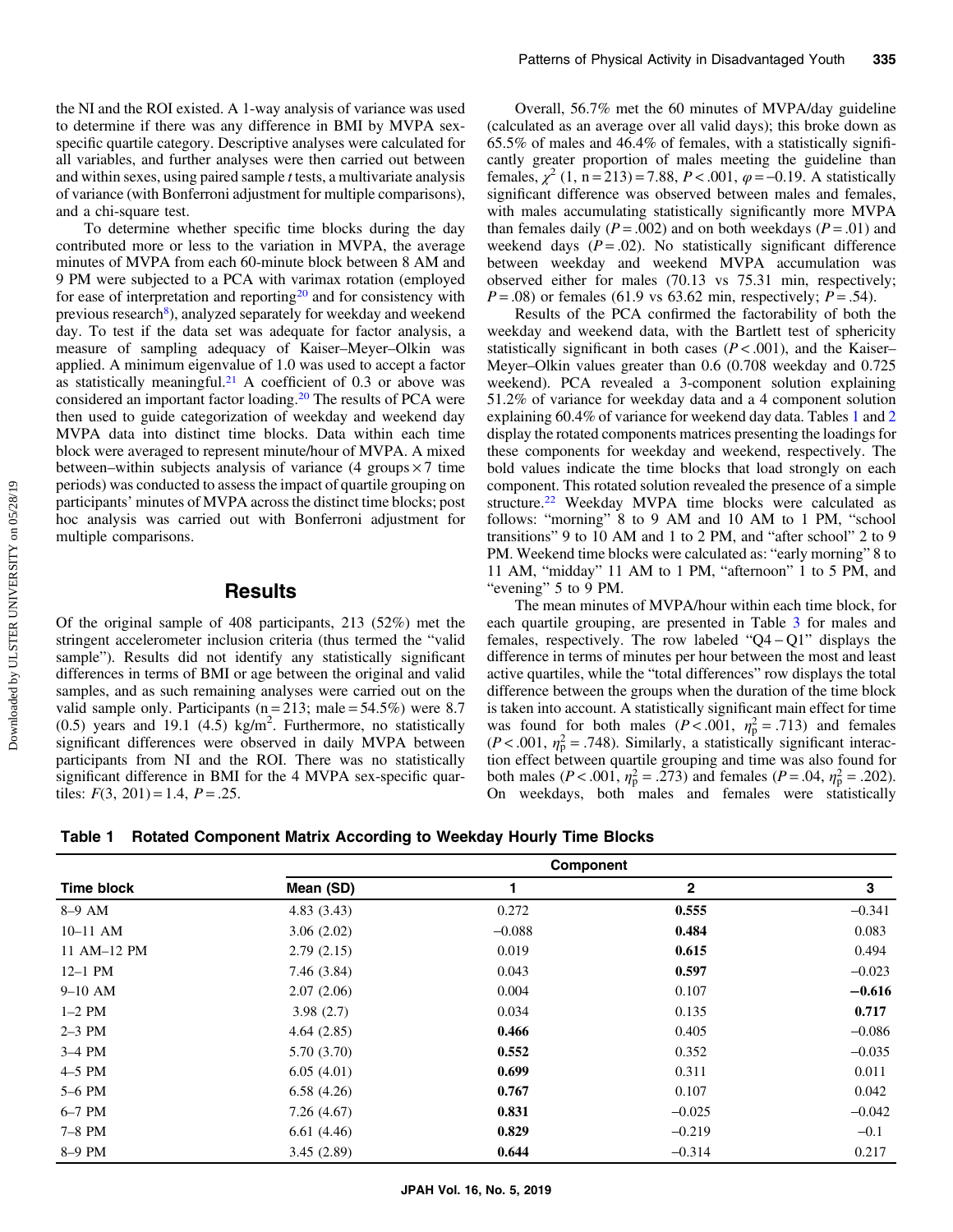|                   | <b>Component</b> |          |              |          |          |
|-------------------|------------------|----------|--------------|----------|----------|
| <b>Time block</b> | Mean (SD)        |          | $\mathbf{2}$ | 3        | 4        |
| $8-9$ AM          | 1.48(1.70)       | $-0.058$ | $-0.002$     | $-0.07$  | 0.775    |
| $9 - 10$ AM       | 2.71(3.59)       | $-0.135$ | $-0.007$     | 0.139    | 0.743    |
| $10-11$ AM        | 5.03(5.07)       | 0.206    | 0.112        | 0.467    | 0.528    |
| 11 AM-12 PM       | 4.73(5.65)       | 0.179    | 0.08         | 0.79     | 0.213    |
| $12-1$ PM         | 5.86 (5.95)      | 0.111    | 0.159        | 0.825    | $-0.066$ |
| $1-2$ PM          | 5.86 (5.26)      | 0.665    | $-0.099$     | 0.214    | $-0.13$  |
| $2-3$ PM          | 6.11(5.01)       | 0.671    | 0.044        | 0.253    | $-0.081$ |
| $3-4$ PM          | 6.81(5.78)       | 0.634    | 0.168        | 0.112    | $-0.103$ |
| $4-5$ PM          | 7.22(6.11)       | 0.723    | 0.279        | $-0.164$ | 0.202    |
| $5-6$ PM          | 6.94(6.31)       | 0.507    | 0.604        | 0.044    | 0.279    |
| $6-7$ PM          | 6.27(6.00)       | 0.297    | 0.75         | 0.109    | $-0.014$ |
| $7-8$ PM          | 5.43 (5.64)      | 0.102    | 0.819        | 0.184    | $-0.102$ |
| 8-9 PM            | 3.67(3.94)       | $-0.09$  | 0.638        | 0.019    | 0.057    |

<span id="page-3-0"></span>Table 2 Rotated Component Matrix According to Weekend Hourly Time Blocks

significantly more active in the morning than during school transitions  $(P < .001)$  and were statistically significantly more active after school than during either the morning  $(P = .01)$  for males and  $P = .01$  for females) or school transitions ( $P < .001$ ). On weekends, males were statistically significantly less active in the early morning than in the afternoon  $(P < .001)$  or in the evening  $(P = .01)$ , while females were statistically significantly less active in the early morning than in the 3 subsequent time periods  $(P = .003, P < .001,$  and  $P < .001$ , respectively).

Statistically significant differences in MVPA accumulated in the different time periods across quartile are shown through annotation in Table [3](#page-4-0). Q4 males and females were statistically significantly more active than their Q2 and Q1 counterparts  $(P < .05)$  in all time periods other than weekday morning and school transitions. For males, the difference between Q4 and Q1 was greatest in the after-school period on weekdays (equating to a total difference of 49 min across this 7-h time period) and the evening period on weekends (33-min total difference across this 4-h time period). For females, the greatest difference was similarly the after-school period on weekdays (32-min total difference) and the midday period on weekends (11-min total difference across this 2-h time period). The evening period on weekends for females had a total difference of 19 minutes.

### **Discussion**

In this study, 56.7% of the 8- to 9-year-old participants met the 60 minutes of MVPA/day guideline. Few studies have measured PA levels of Irish youth from areas of low SES, and there are no published studies that the authors are aware of which have used accelerometry, or worked so specifically with a low SES population; as such it is difficult to draw direct comparisons. Breslin et  $al<sup>23</sup>$  $al<sup>23</sup>$  $al<sup>23</sup>$ highlight that 21.9% of children from areas of low SES in NI (8–9 y old) self-reported to meet the 60-minute guideline. While accelerometry was also employed in this study, $2<sup>3</sup>$  cross-sectional data are not presented in a format comparable with the present data set. When we compare the data from the current study to the 42.4% reported to meet the guideline in Belton et al, $<sup>7</sup>$  $<sup>7</sup>$  $<sup>7</sup>$  a recent study that</sup> applied the same measurement methodology and processing decisions but with an older Irish cohort (12–14 y), we see that the previously reported<sup>[24](#page-6-0)</sup> age-related decline in PA is evident.

Consistent with previous studies,  $5-7,9,11,25$  $5-7,9,11,25$  $5-7,9,11,25$  $5-7,9,11,25$  males were found to accumulate significantly more minutes of MVPA daily, and on weekdays and weekend days than females. The longitudinal study carried out by Brodersen et al<sup>[26](#page-6-0)</sup> confirms that an age-related decline and gender disparity in PA level exist irrespective of SES or ethnicity. It is worth noting, however, that while the gender difference in the current study is statistically significant, the effect size (0.085) is relatively small (as measured by  $\eta_p^2$ ), highlighting that differences between genders are smaller at this younger low SES age group than reported with older children from the general population.[7](#page-5-0) It is also possible that the established larger differences between genders may have been somewhat overestimated when measured by the commonly used self-report method.

In order to discuss findings in terms of time periods, it is useful to describe the Irish primary school day, as the school day can vary quite a bit from country to country. In Ireland, the primary school day runs for 6 hours; however, start and end time can vary from school to school by as much as 1 hour. Some schools may start at 8.30 AM, while another school in the same locality may start at 9.00 AM and another at 9.30 AM; with all schools finishing at staggered times 6 hours later. (The reason for the staggered start and stop times is generally to reduce traffic congestion in a given area.) This also means that lunch times, typically 30 minutes in duration, vary from school to school. The varied start times helps in large part with understanding and interpreting the "school transitions" period (9–10 AM and 1–2 PM); with different schools having different start times, and thus different lunch times, these two 1-hour blocks capture some of the active transportation and school yard play that takes place immediately before school, along with the lunch time play in the middle of the day.

The most active period of the weekday for both males and females was the after-school period (2–9 PM); this is in contrast to the findings of a study in Canada, $12$  where they found that for 6- to 10-year olds, the school lunchtime (11 AM–12.59 PM) period stood out as the most active. Similarly, in a study by De Baere et al<sup>[27](#page-6-0)</sup> involving 10- to 14-year olds in Belgium, researchers found that school time was one of the most active periods for their population. This may likely reflect different approaches to school and lunchtime activities between the school systems in different countries, or indeed different durations of lunchtime breaks, and varying climates across the countries. Consistent with the current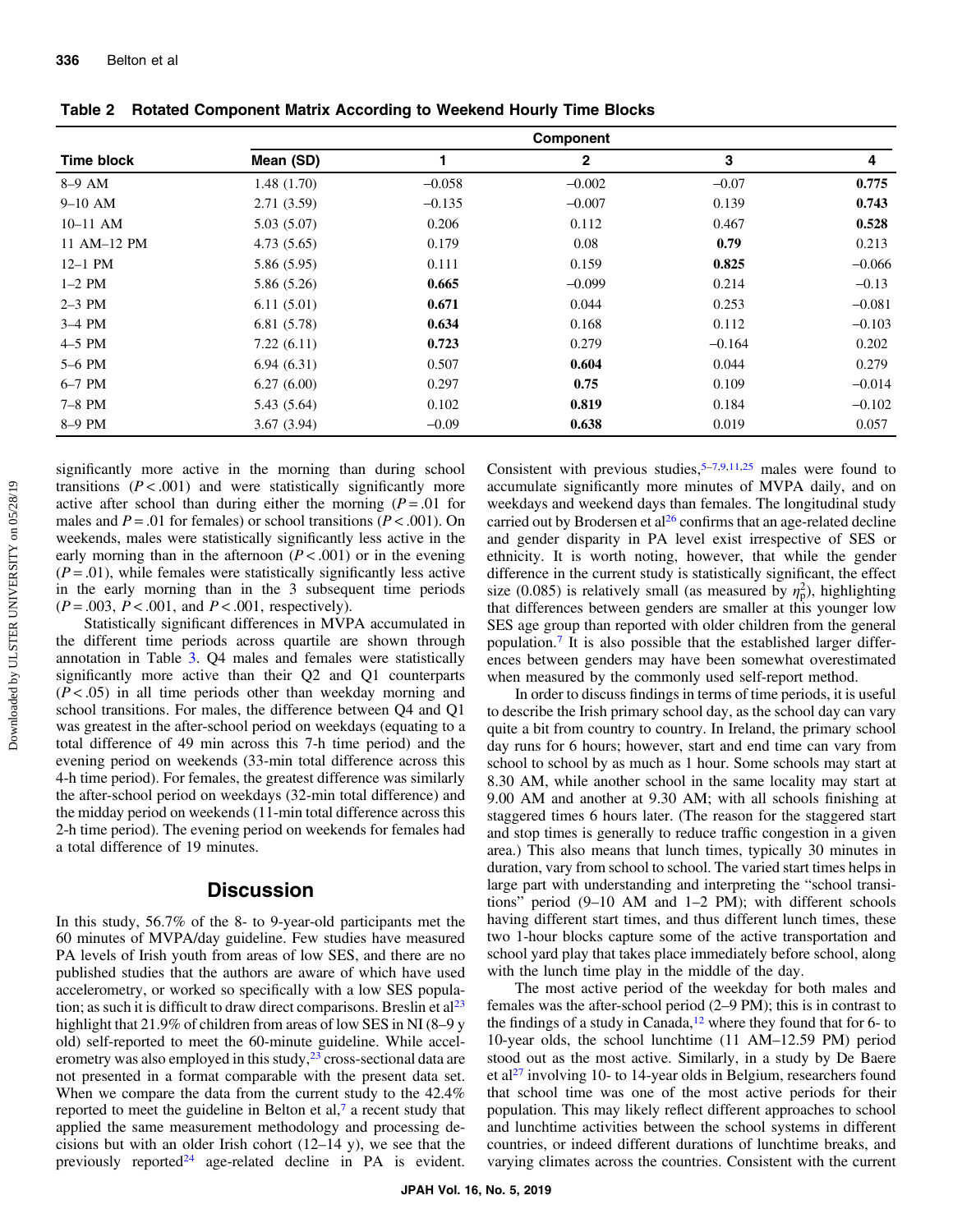|                          | Weekday              |                           |                             | Weekend         |                |                           |                      |
|--------------------------|----------------------|---------------------------|-----------------------------|-----------------|----------------|---------------------------|----------------------|
|                          | Morning <sup>t</sup> | <b>School transitions</b> | After school <sup>†,*</sup> | Early morning** | Midday**       | Afternoon*** <sup>+</sup> | Evening*, $\ddagger$ |
| Male                     | 4 h                  | 2 <sub>h</sub>            | 7 h                         | 3 <sub>h</sub>  | 2 <sub>h</sub> | 4 h                       | 4 h                  |
| $Q4$ , min/h             | 5.38(1.83)           | 3.55(1.79)                | 10.13(2.40)                 | 5.74(3.49)      | 8.77 (6.24)    | 9.90(3.47)                | 10.85(5.12)          |
| Q3, min/h                | 6.19(2.16)           | 3.12(1.68)                | 6.11(1.18)                  | 5.02(3.93)      | 5.24(4.47)     | 8.39 (4.86)               | 6.05(3.48)           |
| $Q2$ , min/h             | 4.95(1.20)           | 2.82(1.27)                | 4.56(1.20)                  | 2.58(1.56)      | 5.44(6.29)     | 6.28(3.66)                | 4.85(2.79)           |
| $Q1$ , min/h             | 3.55(1.28)           | 2.80(1.41)                | 3.17(1.24)                  | 2.49(1.60)      | 2.66(2.39)     | 3.53(1.93)                | 2.72(1.43)           |
| Total, min/h             | 5.02(1.91)           | 3.07(1.56)                | 6.02(3.05)                  | 4.00(3.19)      | 5.52(5.48)     | 7.02(4.32)                | 6.17(4.61)           |
| $Q4 - Q1$ , min/h        | 1.83                 | 0.75                      | 6.96                        | 3.25            | 6.11           | 6.37                      | 8.13                 |
| Total differences, min/d | 7.32                 | 1.5                       | 48.72                       | 9.75            | 12.22          | 25.48                     | 32.52                |
|                          | Weekday              |                           |                             | Weekend         |                |                           |                      |
|                          | Morning***           | <b>School transitions</b> | After school* <sup>,‡</sup> | Early Morning*  | Midday*        | Afternoon*                | Evening*             |
| Female                   | 4 h                  | 2 <sub>h</sub>            | 7 h                         | 3 h             | 2 <sub>h</sub> | 4 h                       | 4 h                  |
| Q4, min/h                | 4.90(1.53)           | 3.21(1.92)                | 8.05(2.51)                  | 4.49(2.31)      | 8.63(5.97)     | 7.97(3.57)                | 8.12 (4.45)          |
| Q3, min/h                | 4.20(1.52)           | 3.04(1.46)                | 5.79(1.23)                  | 2.64(1.26)      | 5.13(4.61)     | 6.33(3.17)                | 4.84 (3.42)          |
| $Q2$ , min/h             | 3.40(1.08)           | 3.13(1.52)                | 4.62(0.80)                  | 2.44(1.21)      | 3.66(2.08)     | 5.30 (2.98)               | 4.01(2.38)           |
| $Q1$ , min/h             | 3.37(1.31)           | 2.31(1.23)                | 3.41(1.00)                  | 1.66(1.05)      | 3.21(2.30)     | 4.07(2.26)                | 3.32(1.77)           |
| Total, min/h             | 3.97(1.50)           | 2.92(1.57)                | 5.49(2.28)                  | 2.77(1.78)      | 5.18 (4.56)    | 5.94(3.31)                | 5.09(3.64)           |
| $Q4 - Q1$ , min/h        | 1.53                 | 0.9                       | 4.64                        | 2.83            | 5.42           | 3.9                       | 4.8                  |
| Total differences, min/d | 6.12                 | 1.8                       | 32.48                       | 8.49            | 10.84          | 15.6                      | 19.2                 |

<span id="page-4-0"></span>Table 3 Mean (SD) MVPA for Each Quartile Grouping Within Each Time Period

Abbreviation: MVPA, moderate- to vigorous-intensity physical activity. Note: Total difference = difference between O4 and O1 in minutes per hour over total duration of the time block.

\*Q4 > Q3, Q2, and Q1,  $P < .05$ . \*\*Q4 > Q2 and Q1,  $P < .05$ . \*\*\*Q4 > Q2,  $P < .05$ . \*Q3 > Q1,  $P < .05$ , †Q1 < Q2, Q3 and Q4,  $P < .05$ .

study, De Baere et al<sup>[27](#page-6-0)</sup> did, however, confirm the early evening period (defined at 3–5 PM) as one of the most active time periods. Though this was with an older age group, it does perhaps confirm the consistent importance of this period immediately after school for PA for both younger and older children, and youth varying levels of disadvantage.

On weekends in the current study, fewer statistically significant differences were observed between time periods; however, students were significantly less active in the early morning period (8–11 AM) than most other weekend periods. This is consistent with the findings of a study with an adolescent cohort, $7$  albeit comprising youth from a general, rather than low SES, population. Given no other studies that we are aware of have investigated weekend day patterns of PA in this way, wider comparisons in this regard are not yet possible. It is probably not surprising that this is the least active period at the weekend, given the children do not have school and parents for the large part may not have work; the day may be a little slower getting started. If we consider the specific cohort in this study, children from schools designated as low SES, we can consider the suggestion made by Stalsberg and Pedersen<sup>[14](#page-6-0)</sup> also, of parents having less "real spare time." These authors suggest that families from areas of low SES may have to work "unfavorable" jobs, including evening or night shift, as such parents may not be in a position to be up early facilitating PA with their children.<sup>[14](#page-6-0)</sup>

The most active cohort of children in the current study, Q4, were significantly more active than their Q2 and Q1 counterparts in the weekday after-school period (2–9 PM); the period that was also the most active time period of the weekday overall. This was true for both males and females. This is consistent with previous study finding[s7](#page-5-0) and again highlights the importance of this period as crucial for PA as identified in other research. $27$  In the

current study, Q4 males accumulate close to 49 more minutes of MVPA than Q1 males during what seems to be a critical activity rich 7-hour time period after school. A recent study examining extracurricular PA in Irish adolescent males from areas of low SES, similarly found that those who participate in activities in the after-school period are significantly more active overall and scored more positively on a number of psychosocial subscales.<sup>[28](#page-6-0)</sup>

For females, this weekday after-school figure equates to approximately 33-minute differences between Q4 and Q1 females. These durations compare with figures of 22 and 16 minutes, respectively, for males and females within the adolescent cohort[.7](#page-5-0) While it must be noted that the after-school period was 4 hours long  $(5–9 \text{ PM})$  in the adolescent study,<sup>7</sup> when compared with the 7-hour period (2–9 PM) among the younger children in the present study (probably reflecting the longer school day, and the greater homework duration, of the older cohort), we can still consider that the after-school period has arguably a much greater influence on PA levels in this younger age group.

On weekends, we see slightly different patterns emerging between males and females. Q4 males were statistically significantly more active than Q3, Q2, and Q1 males in the weekend evening period and statistically significantly more active than Q2 and Q1 in the remaining 3 weekend time blocks. The weekend time period where we see the largest per hour difference between Q4 and Q1 (8.13 min/h), and also the largest difference overall (32.53 min), is the weekend evening period (5–9 PM). This is consistent with the findings of Belton et al,<sup>[7](#page-5-0)</sup> where the weekend afternoon period (defined as 3–9 PM) stood out with the greatest difference between Q4 and Q1 males. Q4 females were statistically significantly more active than Q3, Q2, and Q1 females in all weekend time periods.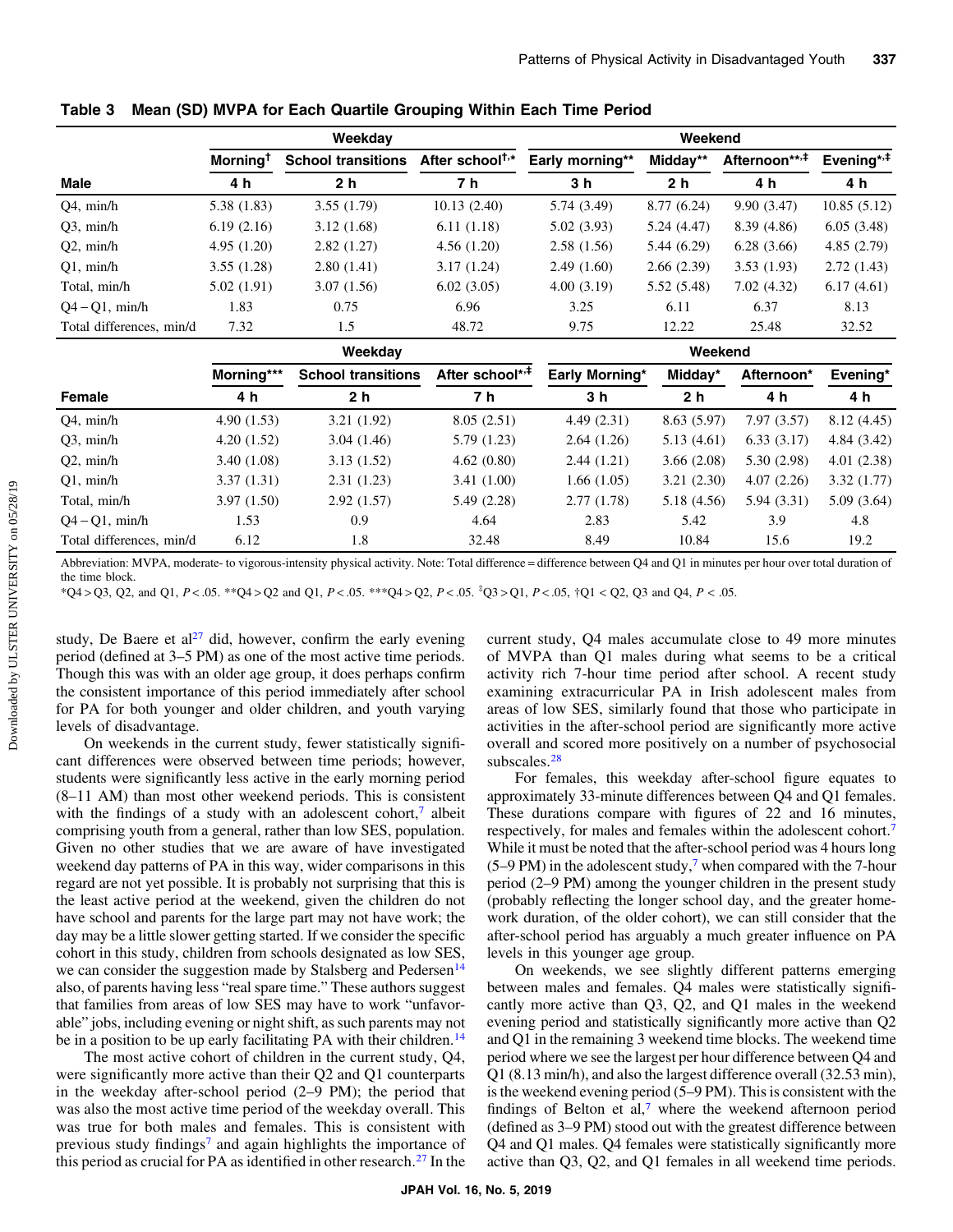<span id="page-5-0"></span>Similar to the previous study, $\frac{7}{1}$  the per hour difference was greatest in the midday period (11 AM–1 PM) for females (5.42 min/h, 11-min total difference), while the impact of the total difference between Q4 and Q1 was again greatest in the evening period (5–9 PM, resulting in 19.2 min overall).

Health inequalities in terms of childhood PA participation in Europe have been well reported[.29](#page-6-0) One study showed that for adolescents, involvement in PA was linked to social class and economic status[.30](#page-6-0) This study further highlighted the need for wider provision of PA in schools in areas of low SES to help ameliorate lower participation levels in this cohort. $30$  A study by Poulton et al highlighted the need for policymakers and researchers to direct resources toward children from areas of low SES, in an effort to protect against the negative health effects of socioeconomic adversity. Recent research<sup> $7,27,31$  $7,27,31$ </sup> suggests that it is pertinent to assess trends in childhood PA, particularly as a means of identifying specific contexts for implementing effective interventions (school-based and others). The current study highlights that it is possible for children from areas of low SES to achieve the minimum PA guidelines for health and that the after-school period on weekdays and the midday and evening periods on weekends are the key differentiators between low and high active children in this cohort. As such the authors recommend, in line with Poulton et al,  $32$ that resources be directed toward this vulnerable population, with interventions targeting the specific identified time periods previously mentioned, as periods when most improvements can potentially be gained.

#### Strengths and Limitations

Strengths of the current study include the use of an objective measure of PA, the diverse number of primary schools and children involved, the inclusion of schools from both the north and south Ireland, and the use of PCA to carry out analysis. Limitations of this study include the fact that only low SES schools were invited to participate, which limits the generalizability of findings, and does not allow for the comparison of findings across general population groups. In addition, the measures used to define low SES were based on the school's location (ie, in NI) or inclusion on the DEIS index list (ie, in the ROI). As such, it is possible that the children's parents may not have resided in a lower strata with regard to their SES. Further research may improve the classification of children's SES by accessing individual-level data, such as parental income, education, or neighborhood living area. Finally, the low level of students meeting the minimum wear-time criteria met for accelerometer (52%) inclusion must be acknowledged. While several efforts were made to promote compliance, the low adherence is likely explained because of the stringent but rigorous wear-time criteria applied. It is also worth acknowledging the possibility of other influences on children's PA wear-time adherence and patterns that were not measured in the present study (eg, ethnicity). However, the authors are confident that the valid sample remained representative, given there were no significant differences in age or BMI between the original and valid sample. Further research may consider conducting imputation methods for improving sample size, such as multiple imputation or expectation maximization.<sup>20</sup>

# **Conclusions**

Results from the present study suggest that the weekday after school, and weekend midday and evening periods may be particularly "activity rich" periods for disadvantaged youth. These are

periods when greatest changes can occur and therefore may be advantageous for targeted PA promotion strategies. Future research should extend these findings by determining whether patterns vary by social class and age. In addition, to better inform potential intervention strategies, it would be beneficial to carry out further research determining why some youth choose (or have the opportunity) to be active at specific time periods while others do not and what types of activities specifically they participate in.

#### Acknowledgments

The authors would like to acknowledge the contribution of the wider SFL: AI team who were involved in intervention rollout. The authors declare there is no conflict of interest. This work was supported by a grant from the Coca-Cola foundation under Grant 874661.

# References

- 1. Pulsford RM, Griew P, Page AS, Cooper AR, Hillsdon MM. Socioeconomic position and childhood sedentary time: evidence from the PEACH project. Int J Behav Nutr Phys Act. 2013;10(105):1-9. doi:[10.1186/1479-5868-10-105.](https://doi.org/10.1186/1479-5868-10-105)
- 2. Drenowatz C, Eisenmann JC, Pfeiffer KA, et al. Influence of socioeconomic status on habitual physical activity and sedentary behavior in 8- to 11-year old children. BMC Public Health. 2010;10(1):214. doi:[10.1186/1471-2458-10-214.](https://doi.org/10.1186/1471-2458-10-214)
- 3. Ball K. Traversing myths and mountains: addressing socioeconomic inequities in the promotion of nutrition and physical activity behaviours. Int J Behav Nutr Phys Act. 2015;12(142):1–7. doi[:10.1186/](https://doi.org/10.1186/s12966-015-0303-4) [s12966-015-0303-4](https://doi.org/10.1186/s12966-015-0303-4).
- 4. Williams J, Greene S, Doyle E, et al. Growing Up in Ireland National Longitudinal Study of Children. The Lives of 9-Year Old Children. Report 1. Dublin, Ireland: Economic and Social Research Institute; 2009. http://www.growingup.ie/fi[leadmin/user\\_upload/documents/](http://www.growingup.ie/fileadmin/user_upload/documents/1st_Report/Growing_Up_in_Ireland_-_The_Lives_of_9-Year-Olds_Exec_Summary.pdf) [1st\\_Report/Growing\\_Up\\_in\\_Ireland\\_-\\_The\\_Lives\\_of\\_9-Year-Olds\\_](http://www.growingup.ie/fileadmin/user_upload/documents/1st_Report/Growing_Up_in_Ireland_-_The_Lives_of_9-Year-Olds_Exec_Summary.pdf) [Exec\\_Summary.pdf](http://www.growingup.ie/fileadmin/user_upload/documents/1st_Report/Growing_Up_in_Ireland_-_The_Lives_of_9-Year-Olds_Exec_Summary.pdf). Accessed June 14, 2016.
- 5. Gavin A, Keane E, Callaghan M, Molcho M, Kelly C, Nic Gabhainn S. The Irish Health Behaviour in School-Aged Children (HBSC) Study 2014. Galway, Ireland: Health Promotion Research Centre; 2015. [http://](http://health.gov.ie/wp-content/uploads/2015/12/HBSC2014web2.pdf) [health.gov.ie/wp-content/uploads/2015/12/HBSC2014web2.pdf](http://health.gov.ie/wp-content/uploads/2015/12/HBSC2014web2.pdf). Accessed June 14, 2016.
- 6. Woods C, Moyna N, Quinlan A, Tannehill D, Walsh J. The Children's Sport Participation and Physical Activity Study (CSPPA Study). Report 1. Dublin, Ireland: Sport Ireland; 2010. [https://www4.](https://www4.dcu.ie/shhp/downloads/CSPPA.pdf) [dcu.ie/shhp/downloads/CSPPA.pdf.](https://www4.dcu.ie/shhp/downloads/CSPPA.pdf) Accessed June 14, 2016.
- 7. Belton S, O'Brien W, Issartel J, McGrane B, Powell D. Where does the time go? Patterns of physical activity in adolescent youth. J Sci Med Sport. 2016;19(11):921–925. PubMed ID: [26897391](http://www.ncbi.nlm.nih.gov/pubmed/26897391?dopt=Abstract) doi:[10.](https://doi.org/10.1016/j.jsams.2016.01.008) [1016/j.jsams.2016.01.008](https://doi.org/10.1016/j.jsams.2016.01.008)
- 8. Trost SG, Pate RR, Freedson PS, Sallis JF, Taylor WC. Using objective physical activity measures with youth: how many days of monitoring are needed? Med Sci Sports Exerc. 2000;32(2):426–431. [http://](http://europepmc.org/abstract/MED/10694127) [europepmc.org/abstract/MED/10694127.](http://europepmc.org/abstract/MED/10694127) Accessed May 14, 2014. PubMed ID: [10694127](http://www.ncbi.nlm.nih.gov/pubmed/10694127?dopt=Abstract) doi[:10.1097/00005768-200002000-00025](https://doi.org/10.1097/00005768-200002000-00025)
- 9. Mota J, Santos P, Guerra S, Ribeiro JC, Duarte JA. Patterns of daily physical activity during school days in children and adolescents. Am J Hum Biol. 2003;15(4):547–553. PubMed ID: [12820196](http://www.ncbi.nlm.nih.gov/pubmed/12820196?dopt=Abstract) doi[:10.1002/](https://doi.org/10.1002/ajhb.10163) [ajhb.10163](https://doi.org/10.1002/ajhb.10163)
- 10. DHC. The National Guidelines on Physical Activity for Ireland. Dublin, Ireland: Department of Health and Children; 2009. [http://www.getirelandactive.ie/content/wp-content/uploads/2011/12/](http://www.getirelandactive.ie/content/wp-content/uploads/2011/12/Get-Ireland-Active-Guidelines-GIA.pdf) [Get-Ireland-Active-Guidelines-GIA.pdf.](http://www.getirelandactive.ie/content/wp-content/uploads/2011/12/Get-Ireland-Active-Guidelines-GIA.pdf) Accessed June 14, 2016.